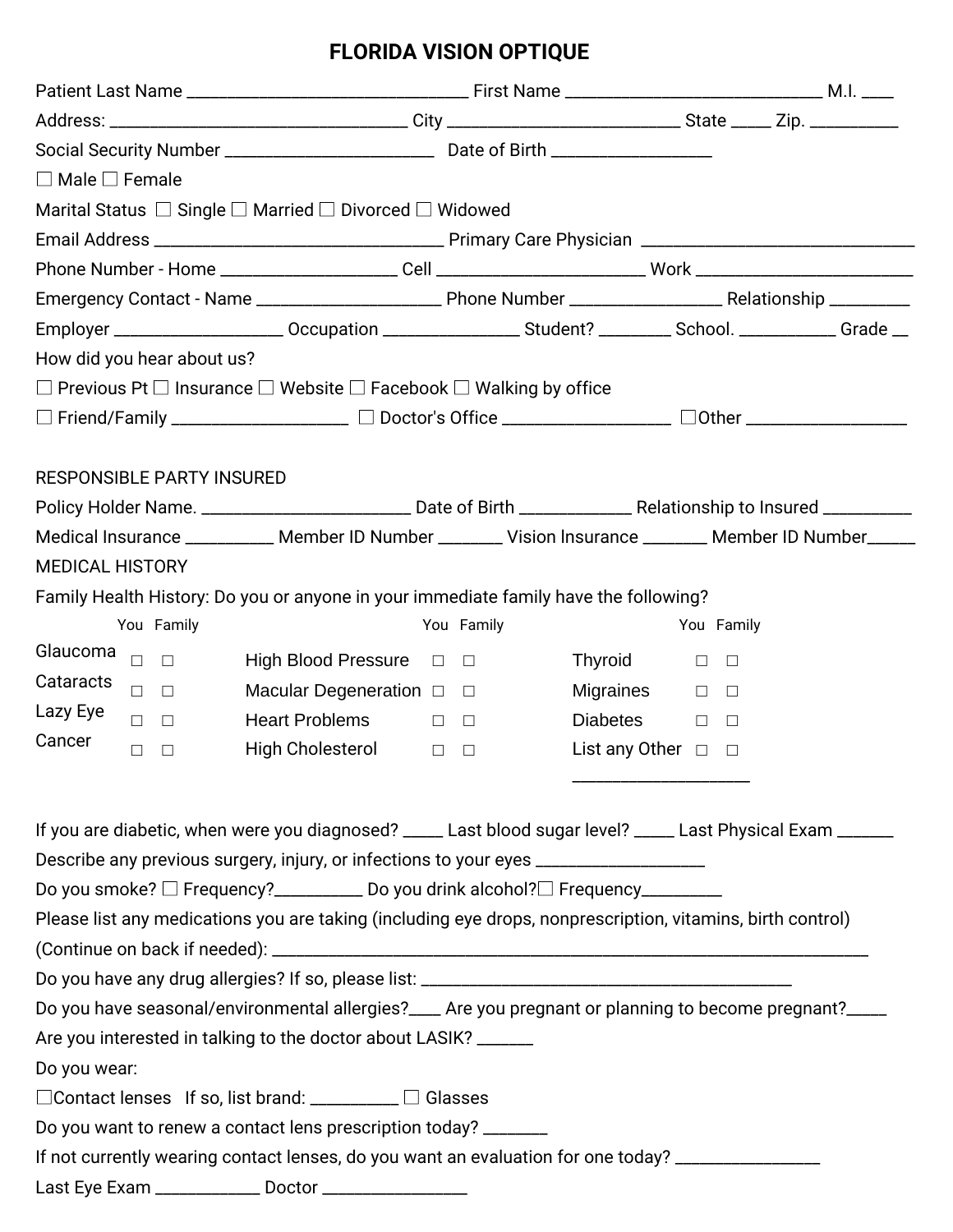Please list all medications, including over the counter and vitamins, you are currently taking, including strength, dosage and frequency:

| Name, location and phone number of preferred pharmacy: _________________________ |          |        |           |  |  |
|----------------------------------------------------------------------------------|----------|--------|-----------|--|--|
| Medication                                                                       | Strength | Dosage | Frequency |  |  |
|                                                                                  |          |        |           |  |  |
|                                                                                  |          |        |           |  |  |
|                                                                                  |          |        |           |  |  |
|                                                                                  |          |        |           |  |  |
|                                                                                  |          |        |           |  |  |
|                                                                                  |          |        |           |  |  |
|                                                                                  |          |        |           |  |  |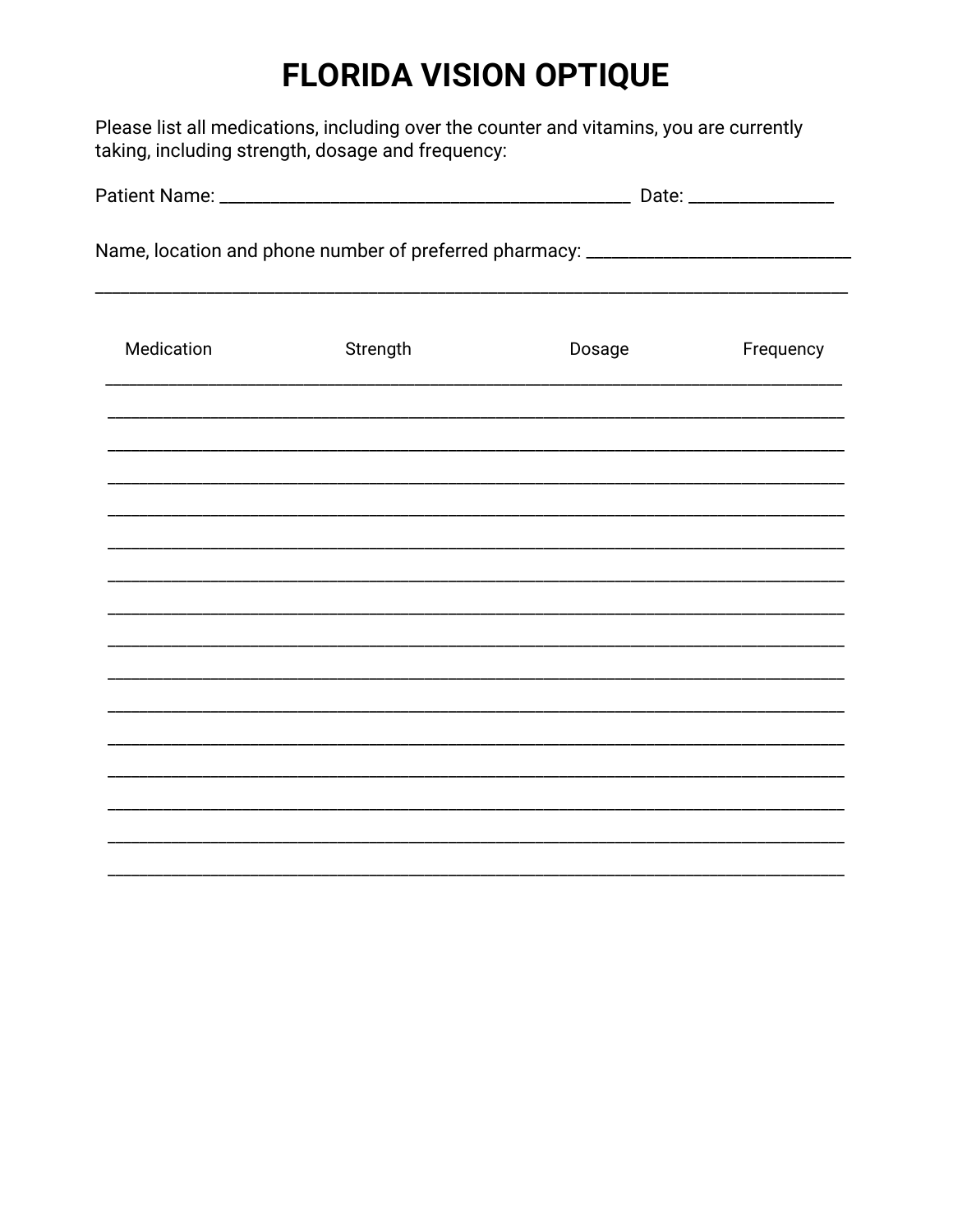

## **Florida Vision Optique** SIGNATURE ON FILE, ASSIGNMENT OF BENEFITS INSURANCE INFORMATION, FINANCIAL AGREEMENT

Patient Name (Printed): \_\_\_\_\_\_\_\_\_\_\_\_\_\_\_\_\_\_\_\_\_\_\_\_\_\_\_\_\_\_\_\_\_\_\_\_\_\_\_\_\_\_\_\_\_\_\_\_\_\_\_\_\_\_\_\_\_\_\_\_\_\_

**MEDICARE:** I request that payment of authorized Medicare benefits be made on my behalf to Florida Vision Optique, for services furnished to me. I authorize any holder of medical information about me to release to the Centers for Medicare and Medicaid Services (formerly Health Care Financing Administration) and its agents any information needed to determine these benefits payable for services. I understand my signature requests that payment be made and authorizes release of medical information necessary to pay the claim. If other health insurance is indicated as a Secondary Insurance (in Item 9 of the HCFA 1500 claim form or electronically transmitted), my signature authorizes releasing the information to the insurer shown. Florida Vision Optique, accepts the charge determination of Medicare and I am responsible for coinsurance, deductibles and non-covered services.

**OTHER INSURANCE**: I request that payment of authorized benefits be made on my behalf to Florida Vision Optique for services furnished to me. I authorize any holder of medical information about me to release to my insurance company any information needed to determine benefits payable for services. I understand my signature requests that payment be made and authorizes release of medical information necessary to pay the claim.

**DILATED EXAMINATIONS:** In the event the doctor has to dilate or parch my eye, I am aware that I may experience blurry vision, light sensitivity, and or decreased depth perception. For this reason, it is suggested that you have someone to drive you home.

**FINANCIAL AGREEMENT:** I agree that in return for the services provided by Florida Vision Optique, I will pay my account at the rime service is rendered or will make financial arrangements satisfactory to the practice. If my account is sent to collection, I will be responsible for the existing outstanding balance along with a 35% collection agency's fee. If further action is required, then I will also be responsible for any attorney fees as established by the court. In case of a check being returned, there will be a service charge of \$25. Most insurances require you to pay co-payments and deductibles. These are due, if known, at the time of service as well as any non-covered services. It is understood that I am primarily responsible for the payment of any services not covered by my insurance.

Signature: \_\_\_\_\_\_\_\_\_\_\_\_\_\_\_\_\_\_\_\_\_\_\_\_\_\_\_\_\_\_\_\_\_\_\_\_\_\_\_\_\_\_\_\_\_\_\_\_\_\_Date: \_\_\_\_\_\_\_\_\_\_\_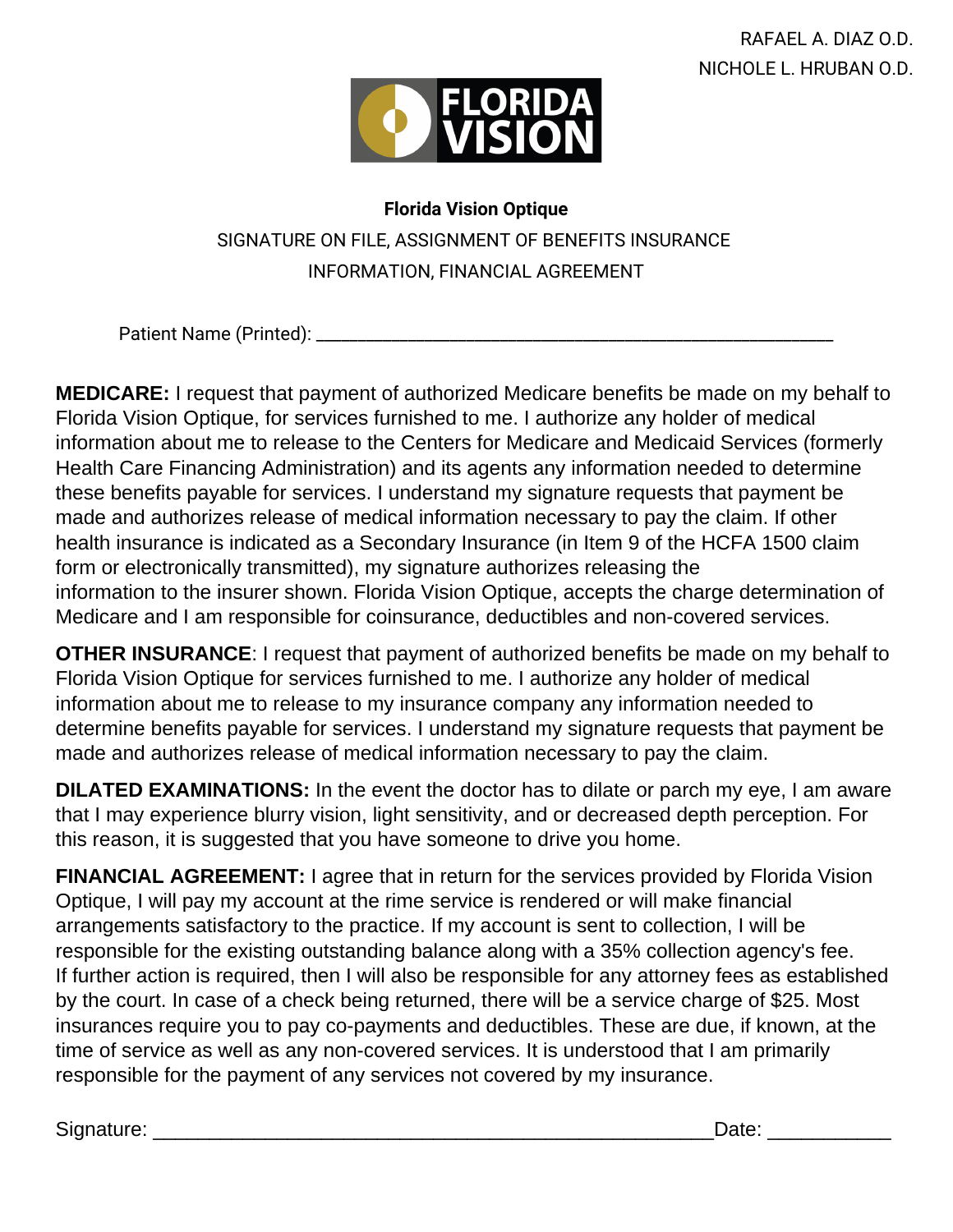#### HIPAA Notice of Privacy Practices Acknowledgment Form

To adhere to many changes in government guidelines regarding health care reform and identity theft protection we are required to get a photo ID on every patient we provide services to. Please be assured that any information provided to our office will never be released to any party unless you have given us written permission to do so. A copy of our entire HIPAA Privacy Policy is located on the wall or you can request a copy from our staff. It is your right to refuse to give us any of this information. However, services may be restricted. By signing below, you are acknowledging that you understand this information. Name (Printed) \_\_\_\_\_\_\_\_\_\_\_\_\_\_\_\_\_\_\_\_\_\_\_\_\_\_\_\_\_\_\_\_\_\_\_\_\_\_\_\_ Date\_\_\_\_\_\_\_\_\_\_\_\_\_\_\_\_\_ Signature\_\_\_\_\_\_\_\_\_\_\_\_\_\_\_\_\_\_\_\_\_\_\_\_\_\_\_\_\_\_\_\_\_\_\_\_\_\_\_\_\_\_\_\_\_\_\_\_\_\_\_\_\_\_\_\_\_\_\_\_\_\_\_\_\_\_\_ Authorization to use or Disclose Protected Health Information In order to protect our patients' privacy, Florida Vision Optique will not discuss or release any information regarding our patients without their written authorization. Should you wish to authorize Florida Vision Optique to discuss your account or medical information with someone other than yourself, please indicate the permission below. I authorize Florida Vision Optigue to discuss my personal medical and account history with the following individuals: Name \_\_\_\_\_\_\_\_\_\_\_\_\_\_\_\_\_\_\_\_\_\_\_\_\_\_\_\_\_\_\_\_\_\_\_ Relationship \_\_\_\_\_\_\_\_\_\_\_\_\_\_\_\_\_\_\_\_Phone \_\_\_\_\_\_\_\_\_\_\_\_\_\_\_\_\_\_\_\_\_\_\_\_\_ Name \_\_\_\_\_\_\_\_\_\_\_\_\_\_\_\_\_\_\_\_\_\_\_\_\_\_\_\_\_\_\_\_\_\_\_ Relationship \_\_\_\_\_\_\_\_\_\_\_\_\_\_\_\_\_\_\_\_Phone \_\_\_\_\_\_\_\_\_\_\_\_\_\_\_\_\_\_\_\_\_\_\_\_\_ \*\*In an effort to increase co-management and continued care with other physicians we do send exam results to primary care physicians. Signature\_\_\_\_\_\_\_\_\_\_\_\_\_\_\_\_\_\_\_\_\_\_\_\_\_\_\_\_\_\_\_\_\_\_\_\_\_\_\_\_\_\_\_\_\_\_\_\_\_\_\_\_\_\_\_\_\_\_\_\_\_\_\_\_\_\_\_\_\_\_\_\_\_ Date\_\_\_\_\_\_\_\_\_\_\_\_\_\_\_\_\_\_\_\_\_ OUR OFFICE REFRACTION POLICY Advance Beneficiary Notice During your visit, a refraction may be performed to determine your need for glasses or to evaluate if any further visual improvement can be achieved. A refraction is also done when you need an old prescription checked, or a yearly update of your prescription This is a necessary and essential portion of your eye exam. This test is not always covered by medical insurance but covered by routine vision plans if eligible. It is considered a separate procedure. Most medical insurance companies, including Medicare, classify this as a "Non-Covered,, service and require that patients be responsible for payment.

Our fee effective 01/01/2021 at Florida Vision Optique for this service is \$65.00, required at time of service. The only exception will be if we are aware that your insurance company has paid for this procedure in the past. **I have** read and understood that the refraction is a "non-covered" service, meaning my medical insurance will not cover any portion of the \$65.00 fee and I am responsible for payment at the time the test is administered.

Signature\_\_\_\_\_\_\_\_\_\_\_\_\_\_\_\_\_\_\_\_\_\_\_\_\_\_\_\_\_\_\_\_\_\_\_\_\_\_\_\_\_\_\_\_\_\_\_\_\_\_\_\_\_\_\_\_\_\_\_\_\_\_\_\_\_\_\_\_\_\_\_\_\_ Date\_\_\_\_\_\_\_\_\_\_\_\_\_\_\_\_\_\_\_\_\_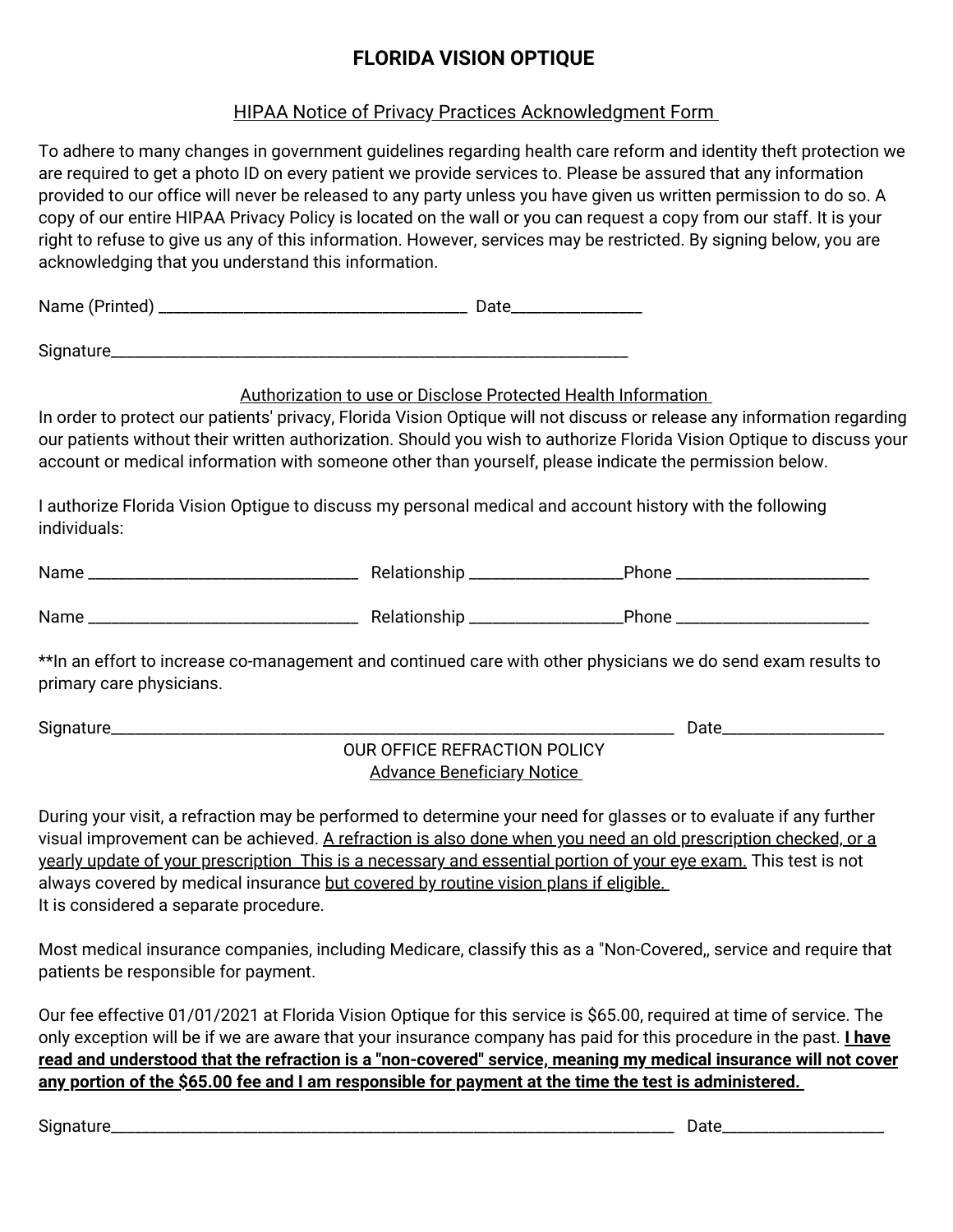#### CONTACT LENS EVALUATIONS

The glasses prescription you receive from Florida Vision Optique is not a contact lens prescription.

A contact lens evaluation is a separate part of the eye examination. All contact lens patients will need this evaluation yearly if you plan to continue to wear or purchase contact lens. The evaluation is not covered by medical insurance except when medically necessary. If you have a vision plan it may have an allowance or discount for the evaluation as part of your contact lens benefits. The fee for this service is based on the type of contact lens you wear; single vision, astigmatism, mono vision or multi-focal and includes three months of follow up. If you have any questions, please feel free to ask.

### I have read and understand that the contact lens evaluation is a separate part of the examination and I would like to **wear contact lenses or update my contact lens prescription.**

Signature\_\_\_\_\_\_\_\_\_\_\_\_\_\_\_\_\_\_\_\_\_\_\_\_\_\_\_\_\_\_\_\_\_\_\_\_\_\_\_\_\_\_\_\_\_\_\_\_\_\_\_\_\_\_\_\_\_\_\_\_\_\_\_\_\_\_\_\_\_\_\_\_\_ Date\_\_\_\_\_\_\_\_\_\_\_\_\_\_\_\_\_\_\_\_\_

#### **Contact Lenses Trial Policy**

Trial Contact Lenses are now being limited by most major contact lens companies in proportion to the number of retail boxes that we purchase therefore we need to institute a trial lens policy.

1) New patients and new contact lens evaluations will get a free pair or several pairs to facilitate the evaluation process during the initial three month period. This is unchanged from our past policies.

2) Trials provided after the initial evaluation period will be provided with a \$15 processing fee. This fee also applies to patients who are not our clients and who present a prescription while out of town, on vacation, etc.

3) Patients requesting trials for new lenses other than what they have been fit for and after the initial three month evaluation period are also subject to refitting and evaluation fees. Example: Patient wants to try a bifocal, toric or mono vision contact lenses.

4) Patients with vouchers for "Free Trial Pairs" from manufactures are always subject applicable professional fees like examinations, refraction, and contact lens evaluation fees.

5) Patients who purchase contacts from our office may have this fee waived at the doctor's discretion.

Please remember that processing and handling trials requires substantial staff time and handling costs. This fee represents a small portion of that time.

| $\sim$<br>יי |  |
|--------------|--|
|              |  |

#### **I am not interested in contact lens/evaluation, please sign below:**

Signature\_\_\_\_\_\_\_\_\_\_\_\_\_\_\_\_\_\_\_\_\_\_\_\_\_\_\_\_\_\_\_\_\_\_\_\_\_\_\_\_\_\_\_\_\_\_\_\_\_\_\_\_\_\_\_\_\_\_\_\_\_\_\_\_\_\_\_\_\_\_\_\_\_\_ Date\_\_\_\_\_\_\_\_\_\_\_\_\_\_\_\_\_\_\_\_\_\_\_\_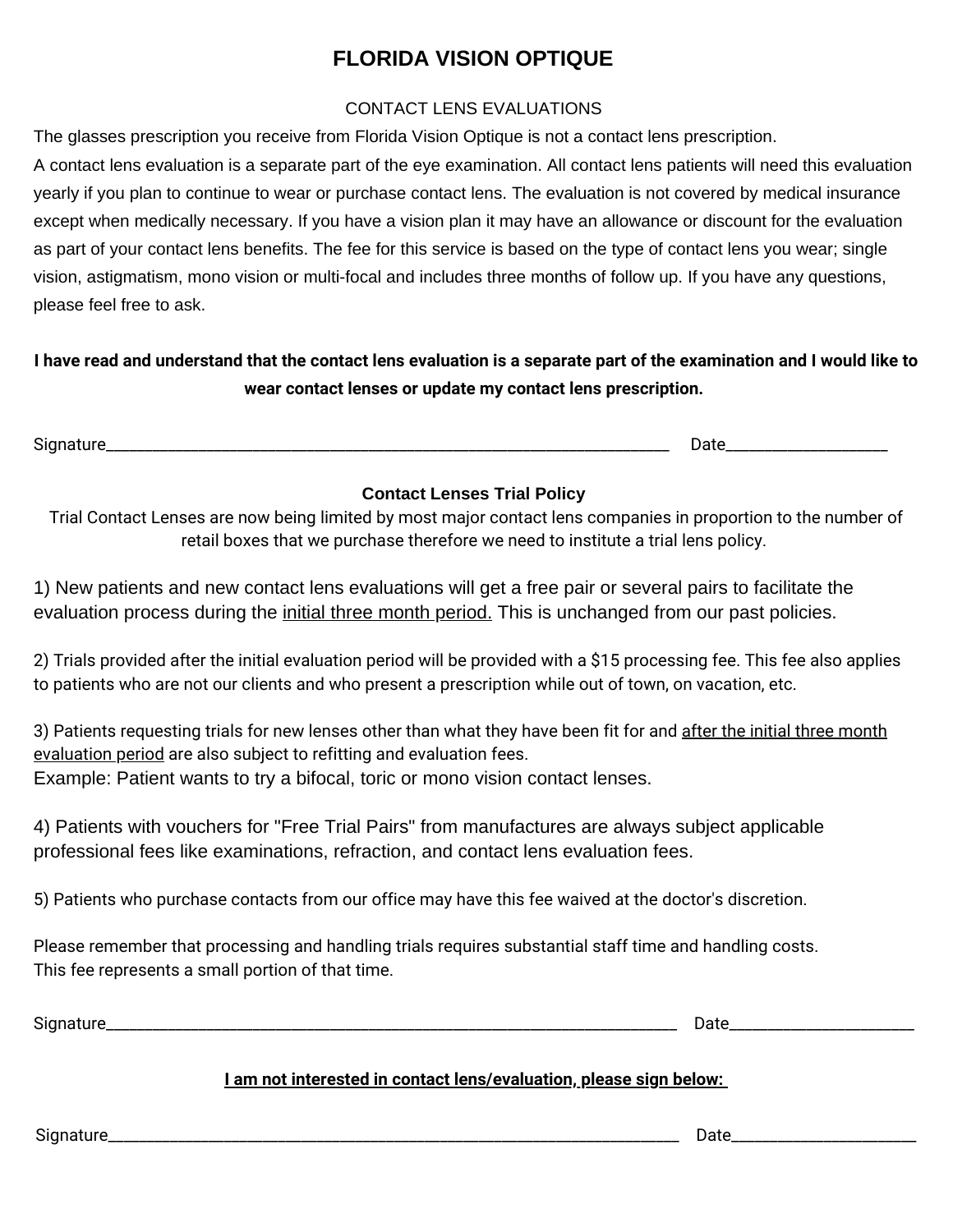# **FLORIDA VISION QPTIOUE** FINANCIAL POLICIES

It is no longer an easy task to interpret each individual insurance policy due to many changes in insurance. Although we try to stay aware of these changes, it is not always possible.

Our office is unique in the fact that Florida Vision Optique can see patients under medical and vision plans. It is your responsibility to tell us which plan you are using. Once a claim has been submitted to your medical or vision insurance we will not be able to make any changes.

You are responsible for providing us with your correct address, telephone number, photo ID and insurance ID cards. Incomplete or incorrect information may result in non-payments and you will be responsible for any balance due.

If we participate with your insurance, under the terms of your contract with your insurance company, we must collect any deductible, coinsurance and/or co-pay at the time of service. U you are unable to provide us with that payment, we reserve the right to reschedule your appointment.

I agree that in return for the services and/or materials provided by Florida Vision Optique, I will pay my account at the time service and/or materials are rendered or will make financial arrangements satisfactory to the practice. Any balance passed onto you by your insurance company after your claim has been processed Is due within 30 days. Failure to pay may ultimately result in your account being turned over to a collection agency.

If my account is sent to collections, I will be responsible for the existing balance along with 35% collections agency fee. If further action is required, then I will also be responsible for our attorney fees as established by the court It is understood that I am primarily responsible for the payment of any services not covered by my insurance.

In the case of a check being returned for non payment we will charge a fee of \$25. Orders placed for ophthalmic materials must be paid in advance or a minimum of 50% deposit with balance due upon dispensing. For your convenience, we do accept all major credit cards, including Care Credit.

Spectacle orders: We will process your custom spectacle order immediately. For this reason, we are unable to cancel any order. All spectacle lenses are custom crafted for each padent with their unique prescription and custom sized to flt the frame you select. Therefore, patients may not switch frames after lenses have been edged. For all these reasons, refunds are not possible.

Patients who are not satisfied with their vision in their new glasses will have the prescription adjusted at the doctor's discretion.

Progressive lens wearers who cannot adapt to their lenses have 60 days to have lenses remade Into their choice of lined bifocals, single vision, or trifocal lenses at no additional charge, There are no refunds on progressives.

#### **PLEASE READ THE ABOVE CAREFULLY AND SIGN BELOW STATING THAT YOU UNDERSTAND OUR POLICIES AND THE CONDITIONS OF FILING YOUR INSURANCE.**

Signature\_\_\_\_\_\_\_\_\_\_\_\_\_\_\_\_\_\_\_\_\_\_\_\_\_\_\_\_\_\_\_\_\_\_\_\_\_\_\_\_\_\_\_\_\_\_\_\_\_\_\_\_\_\_\_\_\_\_\_\_\_\_\_\_\_\_\_\_\_\_\_\_\_Date\_\_\_\_\_\_\_\_\_\_\_\_\_\_\_\_\_\_\_\_\_